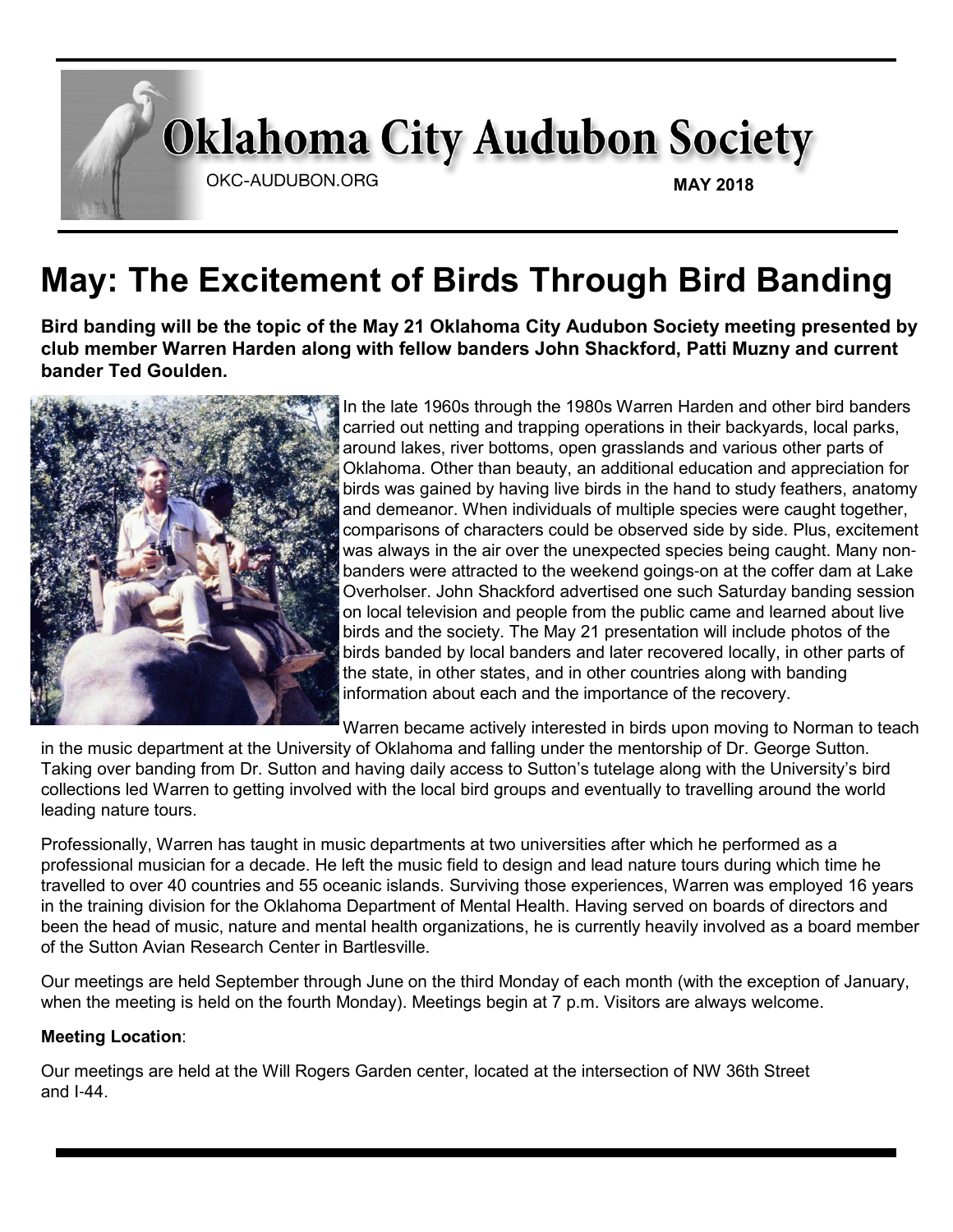### **President's Perspective**

*By Betsy Hacker*

**Spring migration** is in full swing. It's the time of year birds continue on their journey to reach their nesting grounds. It's an amazing time to see both common and rare birds. The season only lasts a few weeks so it's the time to get out to look for them. One morning earlier this month, out of the blue, Sharon Henthorn called saying I



needed to join her at Northeast Lake Park, PRONTO! Within an hour, we saw an amazing number of birds in a local park.

Many birders attended the OOS spring meeting, others, including myself, attended the Red Slough Bird Festival and OCAS field trips to the Myriad Gardens and Norman, and then there were a crazy few extreme birders (Brian Marra, Jimmy Woodard, and Larry Mays) who traveled across Oklahoma for Cornell Lab's Big Day.

**Project Bluebird update**. Neil Garrison was so impressed with the bluebird boxes the subcommittee put up



in Will Roger's Park, that he has been monitoring them weekly. So far there has been only paper wasps in them but on May 10, he observed many barn swallows flying around them. The Park management has committed to attracting birds into the park and continues to make changes to the areas they mow and have plans to replanting a 5 acre

area around the houses. It may take a year or two, but hopefully the bluebirds will move in.

Please check out the display in the lobby of Will Roger's

and Visitor Center to see the Project Bluebird display.

A big thanks to all that have contributed to making OCAS a club to attract and welcome local birders. I hesitate to start naming contributing volunteers because inevitably I'll miss one or two. But you know who you are, and a big THANK YOU!

**Summer Picnic** Our annual summer picnic will take place **June 9**. The picnic food theme is Italian. Terri Underhill has graciously invited OCAS members to come to her home between 3:00 and 7:00



pm. As those who have been to Terri's home can attest to, her neighborhood is a birding mecca. Please bring sides and drinks to share.

## **Oklahoma City Audubon Society**

#### **Officers 2018**

| President                | Elizabeth Hacker       | 638-6210     |
|--------------------------|------------------------|--------------|
| <b>Vice President</b>    | John Shackford         | 340-5057     |
| Secretary                | <b>Sharon Henthorn</b> | 521-9958     |
| Treasurer                | <b>Nancy Vicars</b>    | 831-1945     |
| Parliament               | <b>Ted Golden</b>      | 354-3619     |
| Programs                 | Warren Harden          | 596-2759     |
| Recorder                 | Esther M. Key          | 735-1021     |
| Conservation             | Dave Woodson           | 601-622-3467 |
| <b>Field Trips</b>       | <b>Betz Hacker</b>     | 638-6210     |
| <b>Newsletter Editor</b> | <b>Pat Velte</b>       | 751-5263     |
| Publicity                | Doug Eide              | 495-8192     |
| Historian                | Vacant                 |              |
| Refreshments             | Sue Woodson            | 601-622-3467 |
| Webmaster                | Pat Velte              | 751-5263     |

*The Oklahoma City Audubon society is neither a chapter of nor affiliated with National Audubon.*

*For up*-*to*-*date Oklahoma City Audubon news visit:* **OKC-Audubon.org**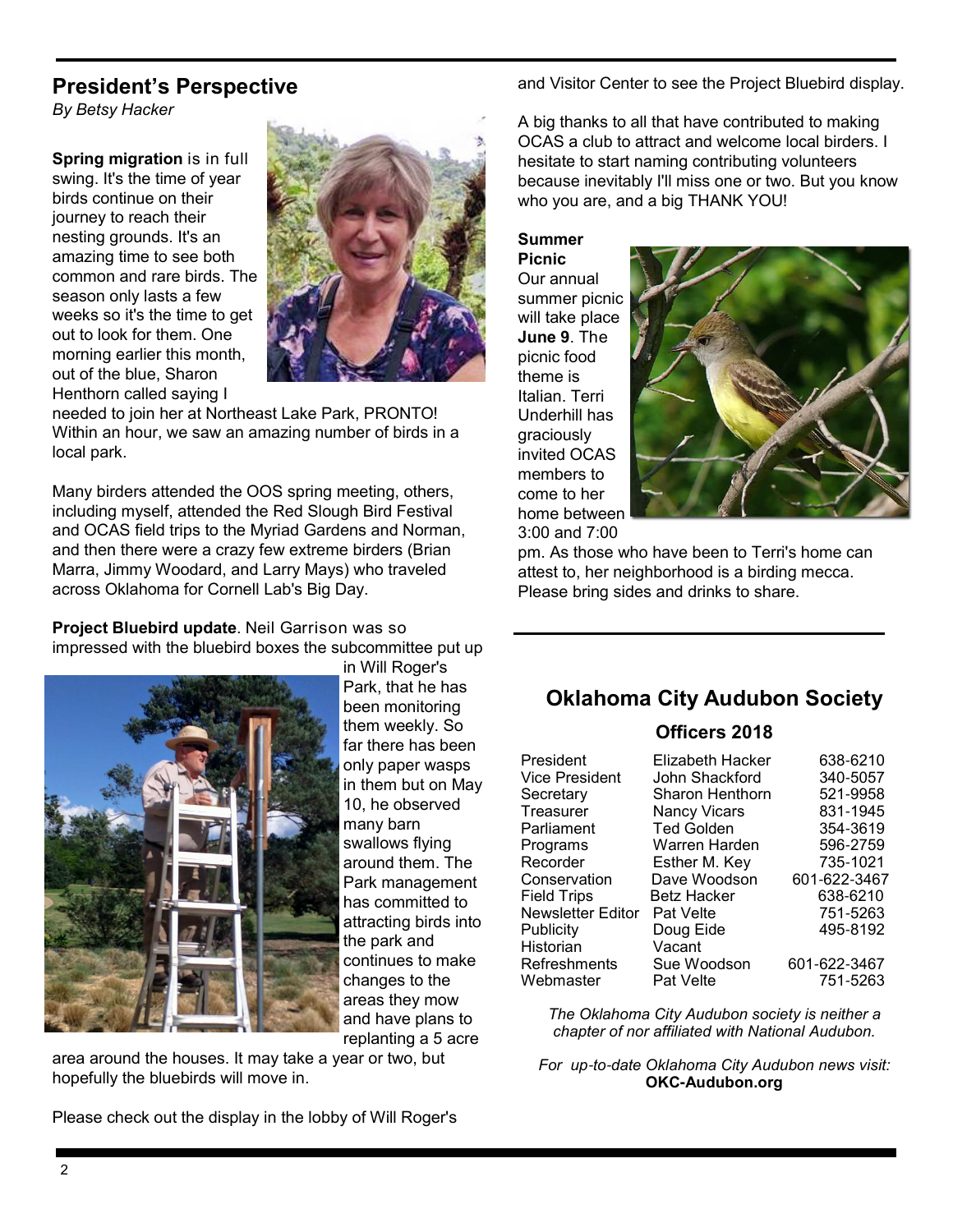## **Bird of the Month**



#### *By John Shackford*

Springtime is the time to see beautiful warblers and one of these beautiful species is the **American Redstart** (*Setophaga ruticilla*). The American Redstart is a spring and fall migrant throughout Oklahoma, and is a nesting species for about the southeastern one-third of the state.

Sutton (1967, *Oklahoma Birds*) says: "height of spring migration from April 20 to mid-May…while fall migration begins in early August and is largely over by September 24.

Redstart of the southwest U.S.) that has only one wingbar. This identification conundrum illustrates how often we use several visual cues in combination to identify a bird and when we don't have the whole package, it can quickly throw us.

I bring this record up for another reason: Jack Tyler has been a very faithful recorder of his field observations for over 50 years. In addition to his field notes on birds, he has kept notes on everything from flora, insects, fish, amphibians and on through mammals. Unlike Jack, I usually only keep detailed notes on birds I am specifically researching. When I was trying to get information together to give details of this sighting, I had nothing I could lay my hands on so I called Jack. In 2-3 minutes he had chapter and verse of our observation. One of the

Interestingly, this species is brilliantly colored in both spring and fall. The male shows orange-red in wing and tail as it flits through the trees. Firstyear males and females are less colorful, with the orange-red of the adult male, roughly speaking, replaced by yellow; firstyear males do show an yellow-orange spot on the sides of the upper breast which in adult males is



orange-red. The redstart is usually a rather easy species to identify.

But let me tell you about an occasion when it wasn't. On 7 September 2002, Jack D. Tyler, of Lawton, Oklahoma, and I were birding in the northwest portion of Cimarron County, about a dozen miles east of the Black Mesa. As we walked along a small creek, we came upon a puzzling bird that was giving us a hard time to see well. The first thing we were trying to determine was what type of bird it was. Was it a vireo, a warbler, or some other small species. Complicating identification was the fact the bird had no tail. This brought up the question of a possible young bird, a remote possibility this late in the season, but something we had to consider nonetheless. After chasing the bird for about 20 minutes, we finally lost it (or gave up—I do not recall which for sure). We both went back to some shade near the car and decided to each draw a picture of what we had just observed before consulting bird books: we both had seen a yellow-orange patch on either side of the upper breast (Jack also noted orange-red at the outer edge of this patch), along with one wingbar. We then consulted a field guide and found that it had to be an American Redstart, because this was the only warbler (other than the Painted

things that has spurred Jack on in his note-taking was a comment a teacher of his once made: "a short pencil beats a long memory every time." One final thing about Jack's notes: he is a much better note-taker than I through sheer practice (and probably some extra brain power).

Somewhat in my own defense about note-taking, I have reported in the *Bulletin of the Oklahoma Ornithological Society* (BOOS) a number of bird records I believed were worthy of wider distribution, but for species I was not specifically

researching at the time. In the BOOS we all have a great platform to discuss important records and I encourage others to do the same. One of the primary reasons Dr. George Sutton started the BOOS was to draw amateurs and scholars alike into the process of presenting useful data on birds and to help encourage more careful observation of birds. I think you will find working on a BOOS note will be fun as well as interesting and useful to the birding community at large. For further information contact BOOS Editor Eugene Young. His email address is: EUGENE.YOUNG@noc.edu; also I would be glad to offer preliminary help as to how to proceed for anyone seeking it.

One more piece of information on the redstart. Dr. Sutton also relates that the American Ornithological Union checklist for 1957 gave Oklahoma City as falling within the breeding range of the redstart, although no nest has ever been reported in this vicinity. Breeding Bird Survey (BBS) data show the species nesting in southeastern Oklahoma and the frequency of nesting slightly positive since the BBS began in 1966.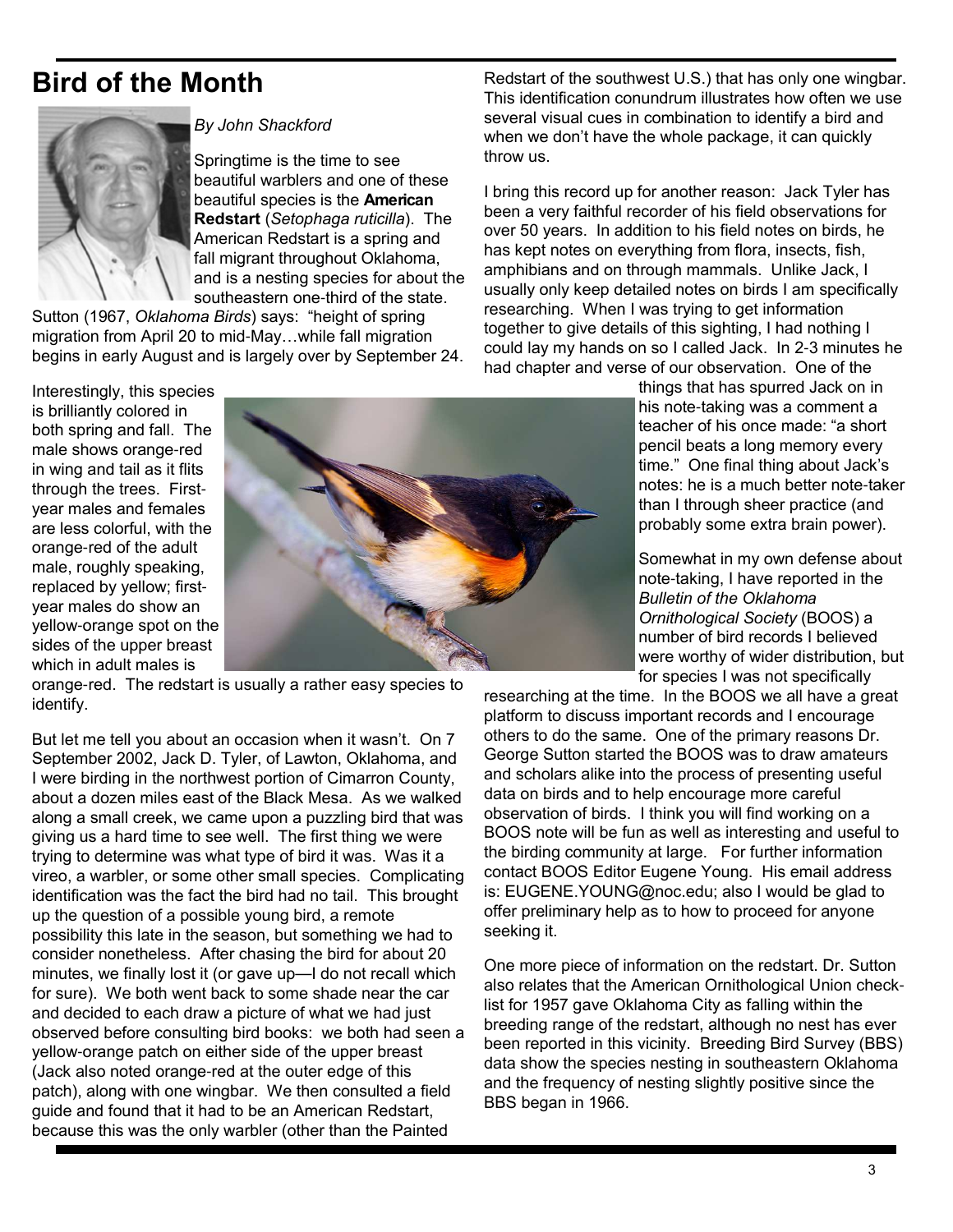# **Chasing a Big Day Record**

*By Doug Wood*

On Saturday, May 5, Jimmy Woodard, Larry Mays, and I took stab at the Oklahoma Big Day Record (182 ABA). We came tantalizingly close to the record (177).

We started after midnight with Greater Prairie-Chicken and Henslow's Sparrows near Pawhuska and then some nocturnal birding at marshes/lakes with only moderate results. We hit Nickel Preserve at daybreak and had very nice run of migrants, although fog slowed us down some. We needed more forest migrants at Nickel than we got, but still a productive site. We headed to Tulsa and had moderate success at Oxley and other sites.

We hustled to Lawton to pick up some goodies like Inca Dove. The Wichita Mountains NWR was slow,

hot, too much traffic/ humans and we underperformed there. We got the Black-capped Vireo and Burrowing Owl etc, but had trouble with wrens of all things.



We left Wichita Mountains in a pickle with only 139 species. We rallied on the drive to Hackberry Flat with one (1!) Bob-

olink on a fence post, but we knew it was going to be difficult to get the record. Hackberry received rain a few days prior to our count and this was, ironically, a big problem. Shorebirds were spread out and often in the vegetation, reducing visibility and there were only 2 hours left. We only saw 17 shorebird species, which was 5-6 less than expected. That would have put us over the top (or a few more forest migrants in Eastern Oklahoma).

We quickly saw quite a few species, but missed some shockers like American Bittern (unbelievable!). Ran out of daylight and the clock reels you in unfortunately. A few unlucky breaks and a couple unproductive stops kept us from making the mark, but was a ton of fun. Forest migrants seemed to be a bit sparse compared to our hopes. That's birding though. We benefited from having Lou Truex as a non-observer driver. Thank you Lou! Maybe give it a go next year? Local big days are fun too! Best to all, Doug.

#### **Chirpings** *By Patti Muzny* **May 2018**

Our natural world is such a fascinating phenomenon. It always amazes me what can be experienced when we are aware of our surroundings. Actually, fascinating experiences can happen when we aren't all that aware! As I was walking past our den windows on my way out the door to



head for work, something flew from our side yard fence about window height, and briefly hovered directly in front of the patio. We have an abundance of Eurasian Collared Doves and White-winged Doves and they shuttle back and forth across the yard many times a day.

After a second or two, my morning-fogged brain made the observation that this bird was NOT one of our ubiquitous doves, but a Kestrel!! In the 11 years of living in this house, I don't think a Kestrel has ever made our yard list. We have Mississippi Kites, Red-shouldered and Red-tailed Hawks, Sharp-shined Hawks and Cooper's Hawks, but never a Kestrel. It had flown from the fence and briefly hovered in the unique manner in which a Kestrel will do, directly above the lawn before continuing across the yard. A few minutes earlier, a little flock of Chipping Sparrows and a Clay-collared Sparrow or two had been feeding. What a great way to begin a morning!

On April 29<sup>th</sup>, the Muznys were spending the afternoon at our Byars cabin. The feeder still had seed available, so there was a lot of activity. While Painted and Indigo Buntings and Blue Grosbeaks nest there, I've never been lucky enough to be there when they were migrat-

ing through this area. There were Painted Buntings, Indigo Buntings, Blue Grosbeaks, several Cardinals, White-throated Sparrows, Lincoln's Sparrows, Downy and Red-bellied Woodpeckers, White-breasted Nuthatches, Chickadees, Titmice, and of



course Brown-headed Cowbirds. In the trees we found Summer Tanagers, Black and White Warblers, Gnatcatchers and several vireo species.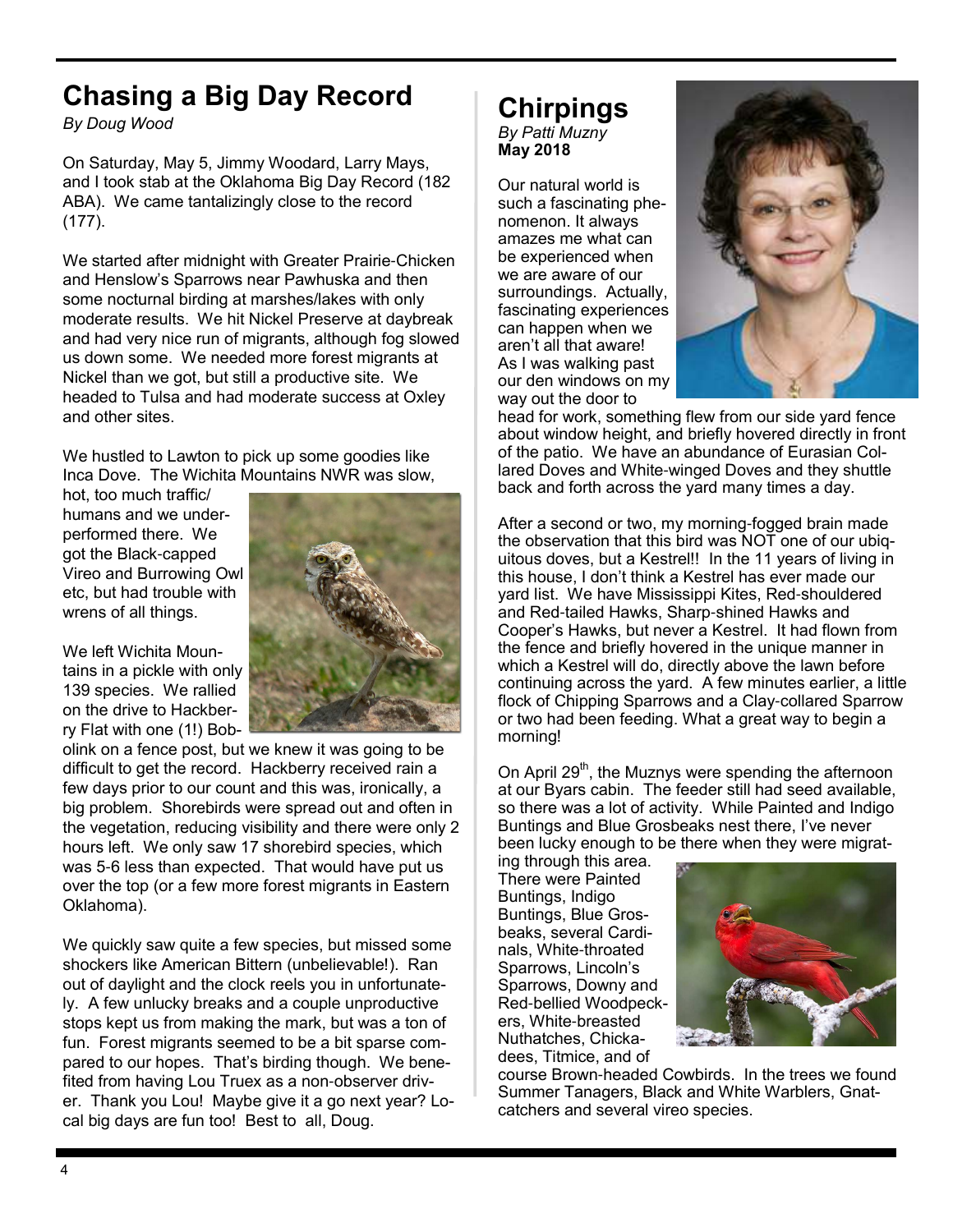For the past month or six weeks, we have seen a hen turkey fly low over the cabin and land at the spillway of our pond, which has been spilling for several weeks. Tim had read somewhere that turkeys don't go in the water. Well, this gal obviously didn't read the book – she likes walk along the edge, more like a heron, and peck at whatever she finds interesting. We have seen her or another with the same genetic predisposition; repeat this crazy behavior three different times. She's probably nesting north of the cabin and has discovered she can cool her weary drumsticks in nice cool water!

It's fun to watch the various egret and heron species fly back and forth near the south banks of the Oklahoma River south of the Boathouse District. On May  $9<sup>th</sup>$  I also spotted my first Mississippi Kite in the same area. And on May 10<sup>th</sup>, "our" Kite that hangs out in a dead tree at  $SW 85<sup>th</sup>$  and Walker was seen.

Our Robins that have nested on our patio and downspouts did not choose either of these nesting sites this year, but a Blue Jay is contributing to what I feel is an unusual nesting site. My potting shed on the north side of our house is more of a little pole barn with lattice sides and is open on part of the front. I noticed a large, stickbuilt nest created on the 2 X 4 support near the roof at about 5.5 feet from the ground. The eggs were large as well, and I'd thought it might be a Blue Jay, but I didn't realize they would utilize a man-made structure. Sure enough, I waited a while and peeked around the corner to see an incubating jay on the nest.

Our yard also has nesting Martins, Brown Thrashers, Cardinals and Collared Doves. Great-tailed Grackles are advertising their availability, but haven't started nests yet. There may be a Mockingbird. Bewick's and Carolina Wren, but I haven't found their nests yet.

Spring is here – all is well! Enjoy!

### **Oklahoma City Audubon Society Welcomes New Members**

John Eagleston, OKC Becky Grigg, Tulsa Elaine Phillips, Edmond

# **REFRESHMENTS**

Snacks: Terri Underhill and Marilyn Taylor

Ice & Drinks: Susan Schmidt

## **Minutes April 16, 2018**

Meeting was called to order by President Elizabeth Hacker. Minutes of March meeting were approved without corrections or additions.

Treasurer Nancy Vicars reports \$5818.73 after expenses, including the \$315 for bluebird boxes for Will Rogers Park.

Guest John Eagleston was introduced.

Updates of upcoming field trips and events: April 21—Unofficial Big Sit at the home of John Cleal and Marion Homier near Choctaw.

April 26-29—Spring OOS meeting at Dwight Mission near Sallisaw.

May 11—Myriad Botanical Gardens at 8am, led by Zach Poland.

May 12—Norman South Jenkins Road, led by Nathan Kuhnert. Meet at Rudy's at 8:15.

May 19—Will Rogers Park Garden Festival. This a volunteer event which provides work hours in exchange for room rental. Needed are setup at 7am, chairs, table, literature, and booth volunteers for the whole day. Please contact Elizabeth Hacker to add your name as a volunteer. May 22—Will Rogers Park field trip at 8 am.

Old Business: Progress on the Will Rogers Park plan for improving birding opportunities. Thanks to volunteers John Cleal and Marion Homier, Hal Yocum, Nadine Varner, Terri Underhill. A plan is developing for revegetating the peninsula in the pond. Items for the display case in the Exhibition Building are ready to be set up.

Bird sightings of interest: Hal regularly sees a Black-chinned Hummingbird near the bridge at Mitch Park, Edmond. Jerry Taylor showed photos of progressive beak abnormality in a Red-bellied Woodpecker that frequents his yard. The bird originally had a broken beak, and despite the deformity, seems to be healthy and thriving. There are recent sightings of both Hudsonian and Marbled Godwits.

Conservation Chairman Dave Woodson suggested getting the free newsletter from High Island, TX with 155 warbler species included.

The meeting was adjourned and short refreshment break followed.

After the break, Warren Harden introduced our speaker Laurie MacIvor Gillum. She is a naturalist and a science teacher for the Kings Gate Christian School in OKC. She has worked with the US Forest Service as a wildlife biologist on the Big Island of Hawaii, among her many pursuits and adventures. She provided a presentation on the whales and other cetaceans of the island's waters, and of the endemic and introduced bird species. The audience members were enthralled, and in attendance were 41 individuals.

*Report by Club Secretary Sharon Henthorn*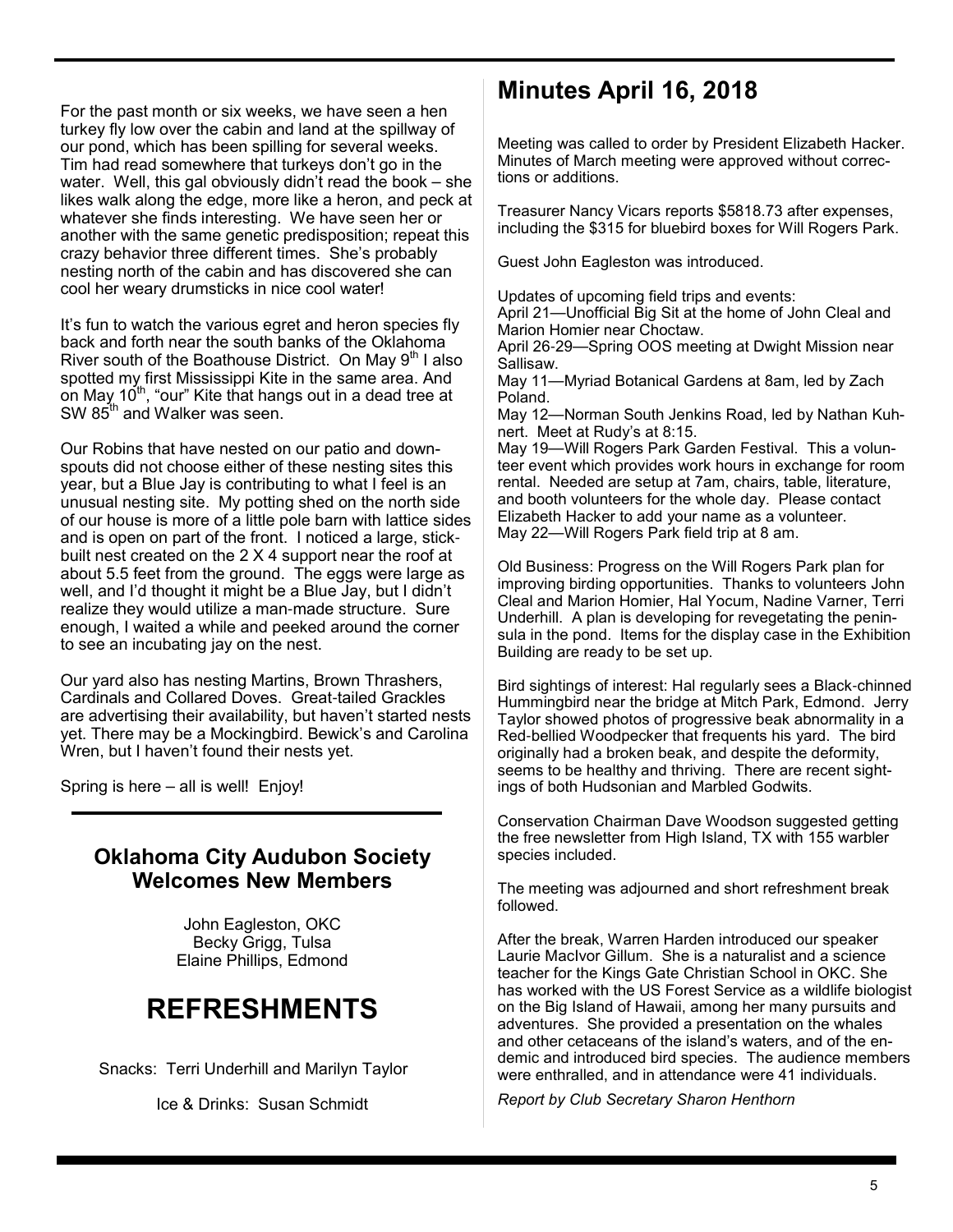## **Recorders Report April 2018**

What an Unbelievable month !!! Just when everything thought spring was here, Snow, Freezing Rain, and Sleet arrived nipping some early growth and delaying later plants. Arriving bird migrants were late and winter bird migrants stayed longer. Still the month had an amazing group of newcomers to the area.

On March 30<sup>th</sup> Brian Marra found **American Avocet** at Stinchcomb WR west in Canadian County; and Scott Loss noticed Osprey at Boomer Lake Park. On March 31<sup>st</sup> Chad Ellis viewed **Forster's Tern** at Lake Overholser Route 66 Park; Emily Hjalmarson recorded **Wilson's Phalarope** and **Peregrine Falcon** near Rose Lake; Mike Yough detected **Sedge Wren** at Cushing Water Treatment Plant; and Corey Riding saw **Broad-winged Hawk** in Stillwater.

On the 2<sup>nd</sup> Ben Sandstrom located Broad-winged Hawk at Paul's Valley Lake in Garvin County. On the 3rd Rachel Wrenn added **Snowy Egret** at Lake Thunderbird; and Corey Riding tallied **Cattle Egret** at Lake Hefner Stars and Stripes Park. On the  $5<sup>th</sup>$  Nancy Reed watched a Hummingbird arrive in her Norman yard; and Bill Diffin counted **Swainson's Hawk** at Stinchcomb WR West. On the 6<sup>th</sup> Jack Hurd reported a **Chimney Swift** at the Morgan

Road Playa; Caleb McKinney discovered **Nashville Warbler** at Ninnekah in Grady County; Phil Ables confirmed **Rubythroated Hummingbird** In Garvin County; Bill Diffin encountered **American Golden -Plover** along NW 50<sup>th</sup>; Rachel Wrenn observed **Upland Sandpiper** at Lake Thunderbird; Brian Marra spotted **Black-necked Stilt**



east of Rose Lake and at Lake Hefner Prairie Dog Point **Semipalmated Sandpiper** while Stephen Lynch recognized **American Bittern**.

On the 7<sup>th</sup> Janalin Leach identified Wood Duck, White-eved Vireo, and Black-and-white Warbler at Wewoka Woods Camp in Seminole County; and Esther Key photographed **Black-chinned Hummingbird** in Moore. On the 8<sup>th</sup> Dala Grissom had Osprey in Shawnee in Pottawatomie County; and Joe Grzybowski had House Wren in Norman. On the 9<sup>th</sup> Chad Ellis verified Marbled Godwit at Prairie Dog Point. On the 10th Sharon Henthorn came across **Eastern Kingbird** along South Jenkins in Norman. Calvin Rees spotted Cinnamon Teal at Prairie Dog Point. On the 11 $^{\rm th}$ Zach Poland determined **Clay-colored Sparrow** at Myriad

Garden Center in downtown Oklahoma City. On the 12<sup>th</sup> Caleb Frome-CC heard Chimney Swift at OU; Jimmy Woodward checked **Green Heron** at Lake Stanley Draper; Deb Hirt documented Warbling Vireo at Boomer Lake Park; and Zach Poland turned up **Grasshopper Sparrow** at Myriad Garden Center.

On the 15th Caleb McKinney detected **Swainson's Thrush** in Grady County; Zach Poland found Green Heron, and Black-and-white Warbler at Liberty Lake in Logan County; Deb Hirt saw **Western Kingbird** at Boomer Lake Park; and Caitlin Laughlin noticed **Willet** at the Perkins South Bridge. On the 16<sup>th</sup> Ben Sandstrom saw **Hudsonian Godwit** at Rose Lake in Canadian County; and Bill Diffin also recorded Hudsonian Godwit and Willet at Lake Hefner. On the 17<sup>th</sup> Paul Cook viewed Swainson's Hawk**,** Upland Sandpiper**,** and



Grasshopper Sparrow at Goldsby Sod Farm in McClain County and **Red-eyed Vireo** along South Jenkins; Calvin Rees added **Solitary Sandpiper** at Rose Lake; Jimmy Lovett counted **Yellowthroated Vireo** at The Botanic Garden at OSU; and Brian Marra confirmed **Black-bellied Plover** at Prairie Dog Point.

On the 18<sup>th</sup> Zach

Poland watched **Wilson's Warbler** at Myriad Garden Center. On the 19<sup>th</sup> Pat Velte photographed a beautiful Peregrine Falcon at Prairie Dog Point. On the 20<sup>th</sup> Brian Marra tallied **Marbled Godwit** and **House Wren** at Stinchcomb WR West; Caleb Frome-CC got **Mississippi Kite** at OU; Sharon Henthorn located **Great Crested Flycatcher** along South Jenkins; and Cody Barnes observed **White-faced Ibis** at Boomer Lake Park. On the 21st Ben Sandstrom reported **Warbling Vireo** at Lake Louis Burtschi in Grady County; Zach Poland recognized Solitary Sandpiper**,** Great Crested Flycatcher and **Bank Swallow** in Logan County; Joe Grzybowsk**i** encountered American Golden-Plover at Goldsby Sod Farm; Zach DuFran spotted Swainson's Thrush along South Jenkins; and Zach Roy documented **Semipalmated Plover** and **Kentucky Warbler** at Boomer Lake Park.

On the 22<sup>nd</sup> Caleb McKinney came across White-faced Ibis and American Avocet at Alex Marsh in Grady County; Dala Grissom tallied **Yellow Warbler** at Meeker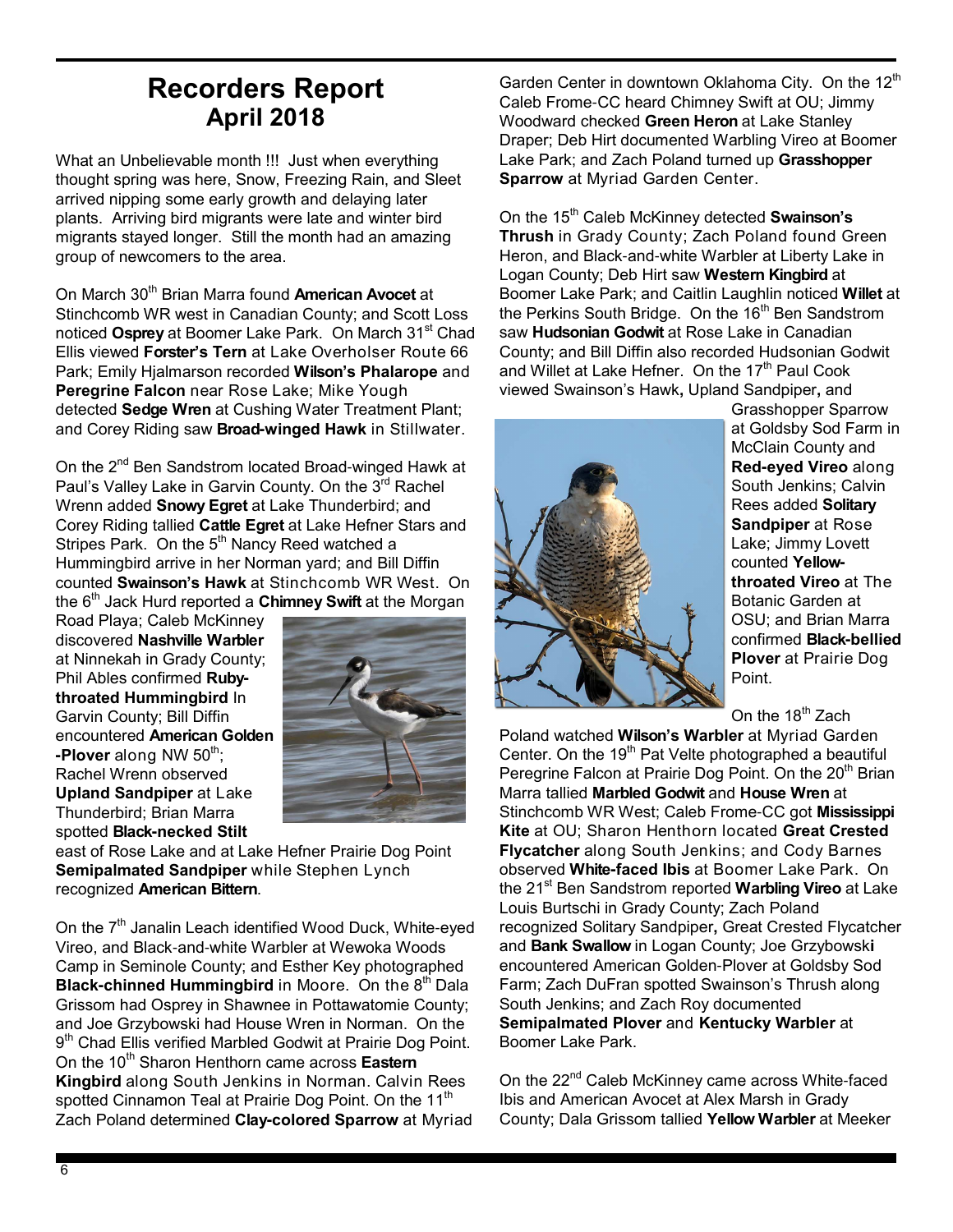Lake in Lincoln County; Zach Poland checked Tree and Bank Swallow at Mineral Wells Park in Guthrie; Robert Harding verified Solitary Sandpiper at Lake Thunderbird Little Axe Area; Mike Yough determined Swainson's Thrush, **Tennessee Warbler** and **Summer Tanager** at Couch Park; Corey Riding detected **Sprague's Pipit** at Meridian Technology Center; Brian Stufflebeam had Wilson's Phalarope at Bethany/Warr Acres WT Plant; and Emily Hjalmarson found **Prothonotary Warbler** and **Blue**  Grosbeak along South Jenkins. On the 23<sup>rd</sup> Michel Cavigelli identified Horned Lark at Lake El Reno; and Jim Magovern heard **Chuck-will's-widow** in Norman.

On the 24 Emily Hjalmarson noticed **Indigo Bunting** along South Jenkins. On the  $25<sup>th</sup>$  Jeff Tibbits saw Yellowthroated Warbler and Broad-winged Hawk in Logan County; Rachel Wrenn recorded Black-necked Stilt, Semipalmated Plover at Ten Mile Flats and **Least Flycatcher** in Norman; Ben Sandstrom viewed **Sanderling** and **Caspian Tern** at Lake Hefner; and at Meridian Technology Center Justin Agan added **Buff-breasted Sandpiper**; Corey Riding documented **Piping Plover**; and Caitlin Laughlin got Hudsonian Godwit and Wilson's Phalarope. On the 26th Jimmy Woodard counted Warbling Vireo, and **Baltimore Oriole** at Lake Overholser plus Great Crested Flycatcher and Swainson's Thrush at Yukon City Park; Rachel Wrenn encountered Summer Tanager at Lake Thunderbird; Heidi Vickers recognized **Dickcissel** at OSU; Chris Butler heard Chuck-will's-Widow in Choctaw; and Robert Harding spotted **Eastern Wood-Pewee** in Oklahoma City.

On the 27<sup>th</sup> Brian Marra located Willet and Great Crested Flycatcher at the Shawnee Reservoir in Pottawatomie County; Jason Shaw tallied Western Kingbird in Chickasha; and Scott Loss came across **Virginia Rail** at the Teal Ridge Wetland. On the  $28<sup>th</sup>$  Emily Hjalmarson confirmed Yellow-throated Vireo at Lake Thunderbird Dam; Jimmy Lovett discovered Orchard Oriole at Teal Ridge Wetland; and Caitlin Laughlin observed **Painted Bunting** at Sanborn Lake. On the 29<sup>th</sup> Rachel Wrenn reported Lazuli Bunting in Norman; Scott Loss counted **Sora Rail, Bell's Vireo, Palm Warbler**, **Bobolink** and American Bittern at the Cushing Water Treatment Plant and **Blue-headed Vireo** at Ghost Hollow; Jimmy Lovett determined **Gray Catbird** at OSU Botanical Garden; and William Radke verified Tennessee Warbler in Edmond. On the 30<sup>th</sup> Deanne McKinney turned up White-faced Ibis east of Rose Lake; John Hurd identified **American Redstart** and Blue Grosbeak at Lake Overholser; and Colby Neuman watched Bell's Vireo and **Orchard Oriole** along South Jenkins. What new migrants will arrive in May?

During April of 2018 in the Central Oklahoma area **213** species were reported with **68** new species bringing the total for the year to **241.** I appreciate those who help provide the history of central Oklahoma birds by making reports at http://ebird.org. I can also be contacted by e-mail at emkok@earthlink.net . Esther M. Key, Editor.

## **Vireo Delisted**

*By Paul Baicich, Birding Community Bulletin, May 2018*

On 13 April, the U.S. Fish and Wildlife Service (USFWS) announced the successful recovery of the Black-capped Vireo, thus removing the species from Endangered Species List protection for this once-beleaguered species. Thirty years ago, the population was down to only about 350 individuals. Today, however, there are more than 14,000 birds estimated across the bird's breeding range in Oklahoma, Texas, and

Mexico. No longer will this species be listed among those species considered Endangered and Threatened.

The vireo was Federally-listed in 1987, primarily due to the impacts of habitat loss and nest



parasitism by Brown-headed Cowbirds. During this timeperiod, Texas especially had a large number of goats on the landscape, browsing on shrubs and reducing the cover that Black-capped Vireos needed for nesting. Fortunately a serious effort to eliminate cowbirds, combined with habitat restoration efforts, had beneficial consequences. Part of the vireo's recovery could also be attributed to decreasing goat densities in Texas, especially since the repeal of the National Wool Act in 1993, terminating wool price-supports by the end of 1995 and helping increase vireo numbers across much of the species' breeding range.

Across Texas and Oklahoma, the USFWS worked with the U.S. Army, Oklahoma Department of Wildlife Conservation, Texas Parks and Wildlife Department, U.S. Department of Agriculture, The Nature Conservancy, the Environmental Defense Fund, and other partners to help the Black-capped Vireo recover. Conservation activities included the use of prescribed fire, arranging for conservation easements, and the control of Brown-headed Cowbirds.

Using their scientifically rigorous Species Status Assessment protocol, the USFWS concluded that the primary threats to the Black-capped Vireo have been reduced or adequately managed, and vireo populations are now expected to be viable in the future.

But this does not mean that a "hands-off" approach will be justified. To ensure that Black-capped Vireo populations remain healthy, the USFWS has developed a post-delisting monitoring plan in the states of Texas and Oklahoma, along with Fort Hood (Texas), Fort Sill (Oklahoma), and The Nature Conservancy of Texas. This plan outlines the methods *(continued on* page 8)